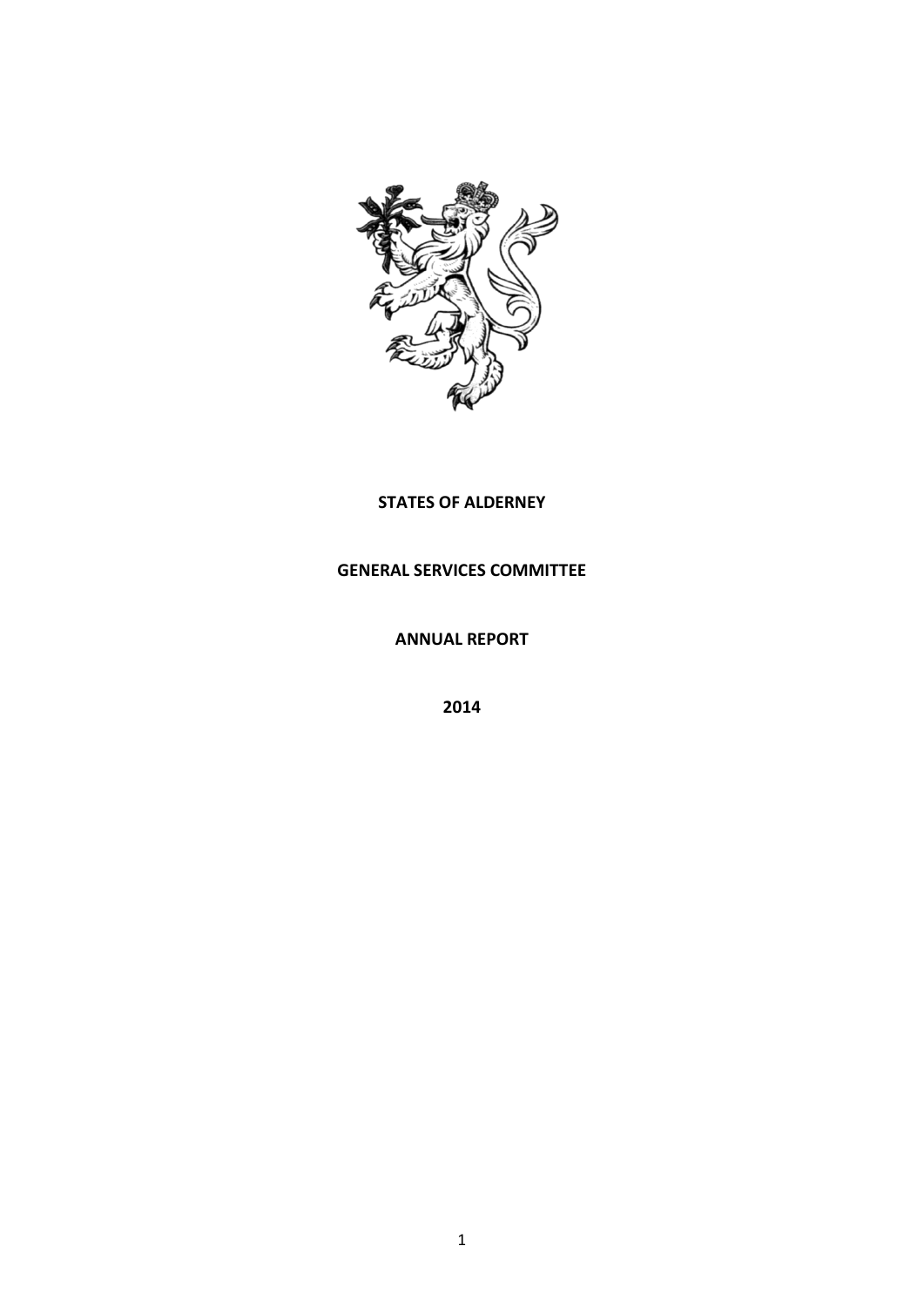## **GENERAL SERVICES COMMITTEE – ANNUAL REPORT 2014**

It has been a unsettled, but on the whole positive, year for the GSC.

In response to the audit commissioned by the previous CEO there has been a root and branch restructuring of the States Work Force, although there may still be the occasional obstacle to overcome, morale is high and things are going well under the new management.

An in depth survey of States' assets has been proposed for next year and it is hoped that a comprehensive, long-term programme of maintenance will be put into place upon its completion.

A wood-chipping machine has been bought to tackle the ever-present problem of green waste and a meeting has been held with the Alderney Wildlife Trust to investigate the possibility of a Joint Management Scheme for grass cutting etc.

All in all it has been a good year down at the harbour: The Harbour Master and team moved into their new office and good weather has meant an increase in the number of visiting yachts from the UK, France and further afield. There was a marked increase in visitors from Belgium and Holland. Work on the harbour steps is underway and should be completed by the end of the year. It was a relatively busy year for Search and Rescue services; not only for the lifeboat, but within the confines of the harbour and Braye Bay area.

The 2014 Roads Contract has been completed, as has a programme for resurfacing unmade roads. The external area around the recycling centre has been concreted. Concerns over traffic, parking and size of vehicles continue to be a problem and it is hoped that the Committee will review the problem in the New Year.

Repairs to the church roof are 80% complete; the remaining 20% relate to the tower, for which a special scaffolding system has to be designed.

Alderney Water Board works have been completed at The Trigale and Newtown Road/ Le Banquage.

The Mouriaux/Platte Saline sewage project has been put on hold pending a review by the States Engineer, as has the Fort Doyle sewage outfall extension. These schemes will also be looked at in the context of the possible acquisition of an anaerobic digester.

Works for the Quay FM Radio Station at Braye Lodge have been approved and are currently in progress.

Further upgrading works at the Campsite was undertaken with a new laundry/dry room being completed this year.

One of the more serious problems the Committee has had to confront is that of coastal erosion. Top of the list is the sea wall at Corblets Bay. Local contractors have carried out interim repairs but it is clear that more serious work needs to be done in the New Year. Steps are being taken to find the most economical and effective solution.

Other areas of coastal erosion, the Glacis and Clonque Road, are being monitored.

Chris Rowley, Chairman.

### **Members' Specific Responsibilities**

For several years it has been customary to allocate areas of specific responsibility to individual States Members. These are not executive or ministerial roles but require the Member to keep a watch on these areas and, when appropriate, to make reports and recommendations to their Committee. Within the GSC mandate, the areas of specific responsibility held by Members in 2014 were: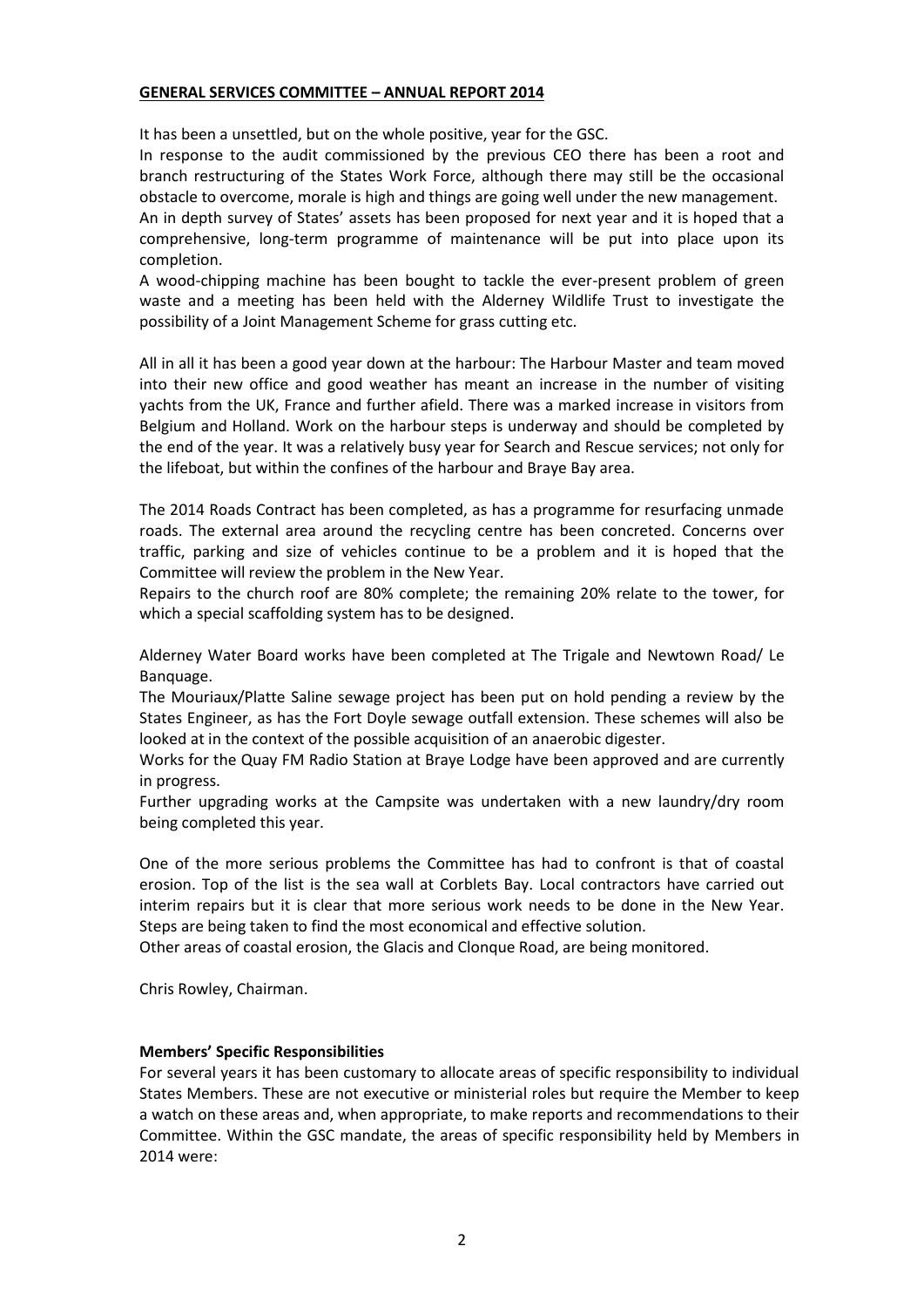- **Chris Rowley (Chairman) Chris Rowley:** Council of the Alderney Maritime Trust; Civil Emergency Working Party; Police Liaison (local); Harbour and Fisheries (jointly)
- **Ian Tugby (Deputy Chairman):** Harbour and Fisheries (jointly); Waste Disposal, Dumps and Derelicts; Fire Brigade and Cliff Rescue
- **Raymond Berry**: Traffic Matters; Transport (Roads and Railways); Recreation, Campsite (jointly) and Island Hall (Functions only); States Properties
- **Norma Paris**: Campsite (jointly)
- **Steve Roberts:** Water & Sewerage matters Agriculture and Open Areas Environment, Wildlife and Burhou etc.;

# **CAPITAL PROJECTS – COMPLETED AND IN PROGRESS Report by Tim Walley, Engineering Assistant**

## Phase 3 – Storage Tanks and Pump Station

The storage tanks and pump station construction works were commissioned and brought into service early January 2014.

The old Trigale water bunker and pumping station have been decommissioned and are no longer in service.

### Phase 4b – 2014 – Water Main Renewals

At the beginning of this year the Water Board together with the States Works Department and Tugby Contractors completed the final pipe line renewal schemes carried over from 2013

- La Trigale installation of a new 125mm and 90mm diameter HPPE main together with all the domestic connections (AEL trench shared on the upside route of La Trigale). The water main laid previously in Le Vennelles was also commissioned as part of this scheme.
- Cote Soleil renewal of the final section of pipework relating to the Phase 3 tank and pump station swap over (this work involved a trench share with AEL and Sure Telecom).

OSEC at Battery Quarry – The chlorine generation system arrived in early August but a major component was found to be missing, this component finally arrived in late September so delaying the installation. The installation is now due to take place this December and January.

## Phase 4c

This phase has involved the following schemes –

- St Martins the water main laid previously has now been connected up to the network, commissioned and all the domestic connections changed over to the new main.
- Hauteville the installation of the new 90mm diameter pipe was delayed till October due to an unsafe wall at Weavers Cottage, work has now has started to lay the main in conjunction with the sewer renewal.
- Battery Quarry generator the new generator has arrived and located on its new base, the cable work is under way and should be completed by mid-December.
- Battery Quarry pump main the new 150mm diameter ductile iron pumping main has been installed and is in use.
- Valve and meter replacement scheme seven valves and meters have been replaced so far this year and the remainder will be completed by early 2015.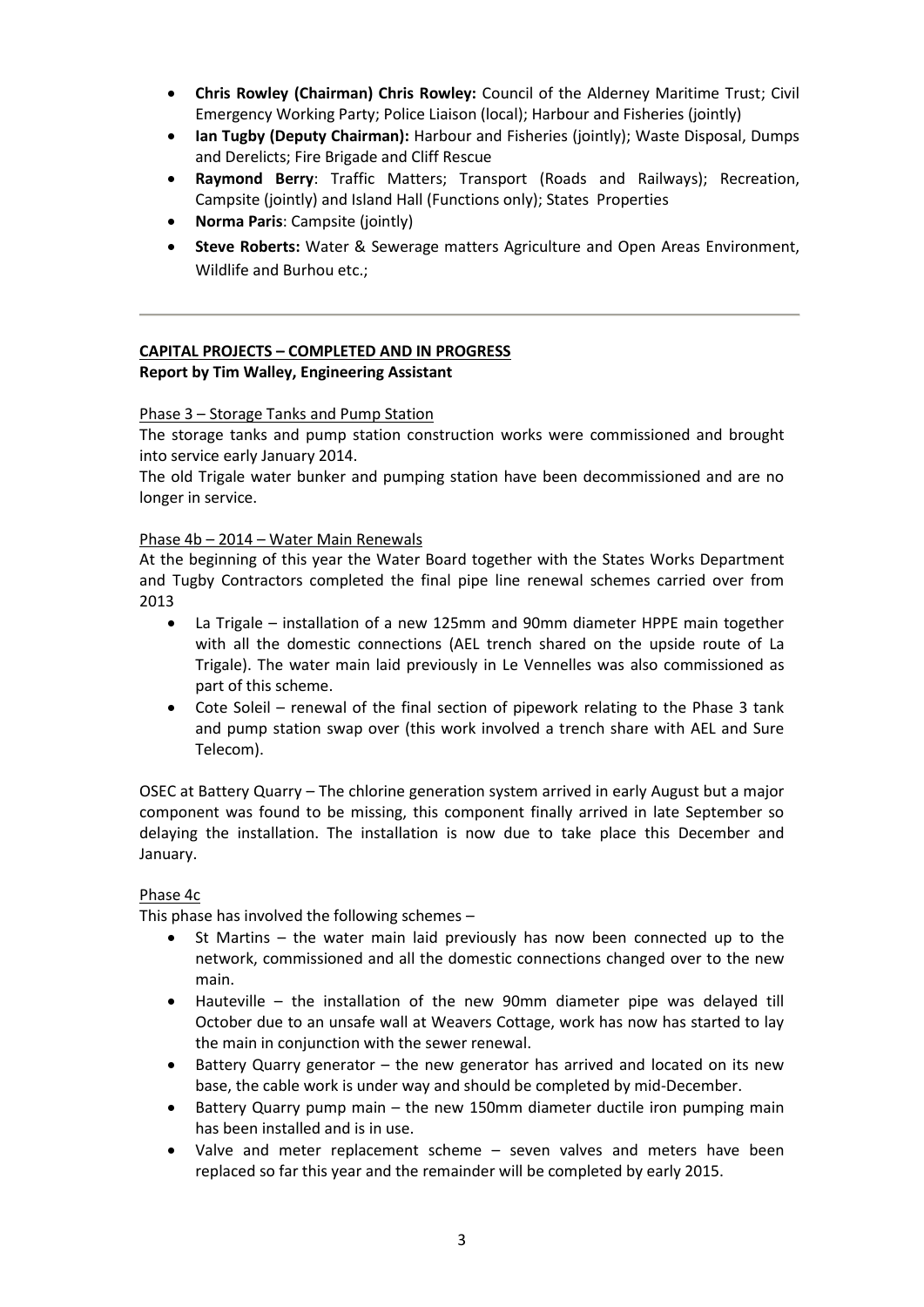- Telemetry (Building Management System) the appointed electrical contractor has been building the component panels off island, they are now completed and ready to install.
- The BMS should be completed by early in 2015 and will link via a broadband network all the major Water Board sites.
- Harbour Area a new 90mm main has been laid as part of a trench share scheme with AEL, this main now allows the Water Board to feed Braye Street from two directions.

### **DEPARTMENTAL REPORTS**

The General Services Committee has responsibility for the States Works Department, The Water Board, The Fire Service, The Harbour & Fisheries and Alderney's Ramsar Site which incorporates the Burhou Project. I have attached the reports for each of these below.

### **STATES WORKS DEPARTMENT**

**Report by Angus Macintyre, Civils Team Leader, Matt Aldcroft, Waste and Recycling Team Leader, Jamie Laband, Agricultural Team Leader and Janine Page, Office Manager**

### Re-structure

As a result of the 2013 audit that recommended changes within SWD, including a review of the department's culture, management and structure, a voluntary severance scheme was launched in 2014. Eleven workers from SWD volunteered for severance including the Superintendent of Works and the Waste and Agricultural Foremen and by September all applications had been accepted leaving a very depleted and untrained work force.

As recommended in the audit re-structuring took place and the department was split into three sections, waste/recycling, land management and a civils team that would also oversee all sewerage, sanitation, drainage, roads, property maintenance and minor projects. A working foreman was introduced to each section to cover the loss of manpower whilst ensuring continuity of management. Bank staff and external contractors were also taken on when and where required.

As the role of Superintendent of Works was no longer in place an Interim Office Manager was appointed to oversee the re-structuring, training, procurement and budgeting of the department whilst co-ordinating the daily routines and projects. The back office bookkeeping continued to be serviced by the part-time administrator.

### **Training**

A training schedule has been put into place concentrating on the works that require certification on plant, vehicles, tools and health & safety. By early 2015 the majority of staff will be fully trained.

In-house training is also very high priority and a number of 'Train the Trainer' courses have been planned to assist us with this. Keeping training in-house will not only save on costs, guarantee structured succession planning but will also enhance leadership qualities in the newly appointed staff.

Courses 2014

- January First Aid at Work
- March Recycling Baler & Conveyor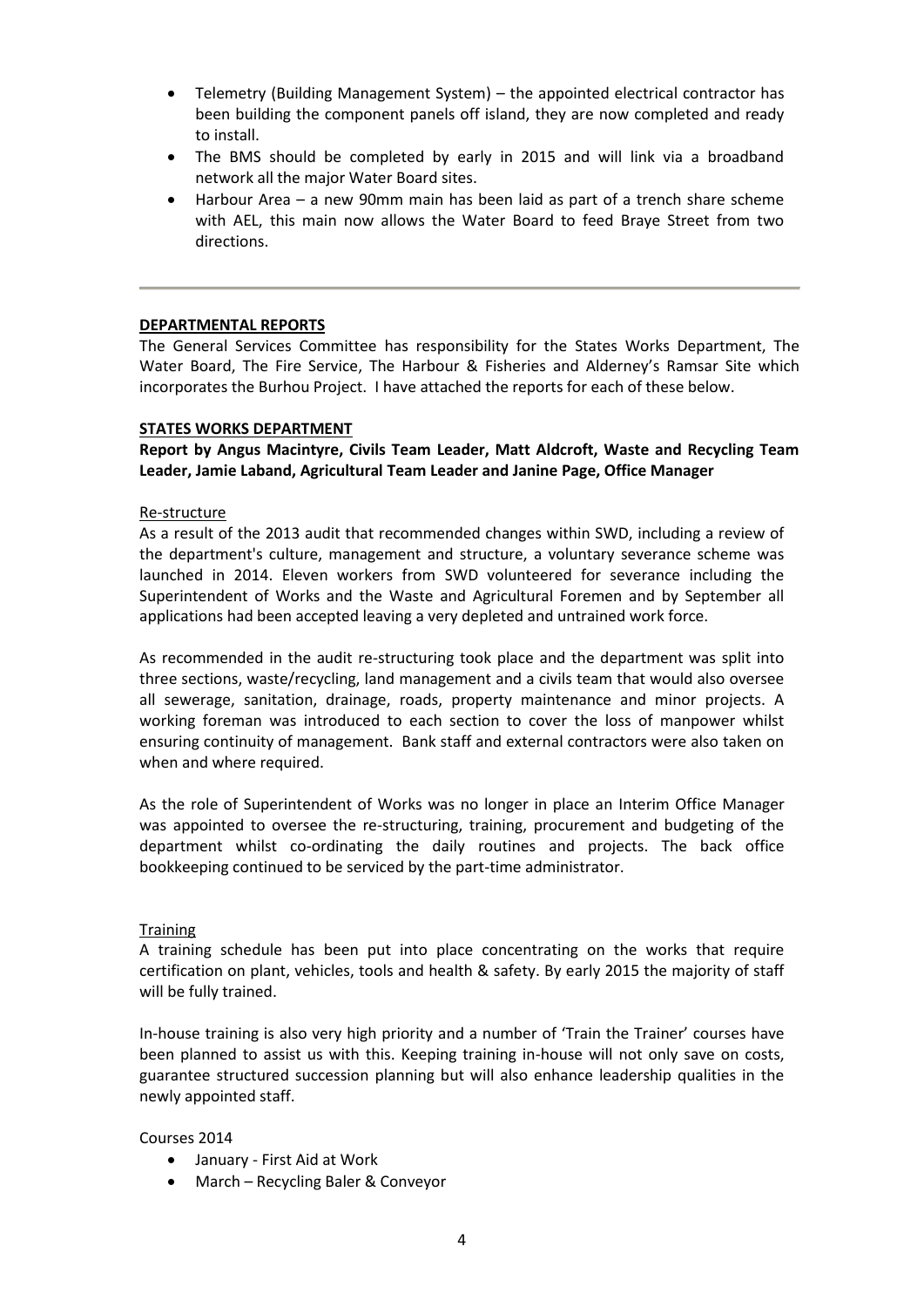- August Green Waste
- September Supervisory Training
- November Agricultural Plant
- November Risk Assessment and Manual Handling
- November Rodent Control

# Projects

The focus on team building is an approach that we welcome and is proving very effective when working together on projects; these listed have been carried with enthusiasm and pride.

- Recycling Area -new signs introduced, front area painted and debris cleared.
- St Anne Churchyard certain unattended graves were cleared of brambles and weeds and chippings were put onto the borders.
- Town Clock Cemetery brambles, weeds and tree stumps cleared.
- Green Waste area design at Mannez Quarry.
- Public bench maintenance programme.

# Vehicles and Plant

A monthly maintenance programme has been introduced for all vehicles and plant and all major repairs are now carried out by local contractors.

Replacement/Purchasing

- Refuse Collection Vehicle replaced November.
- Two refuse CB Containers replaced November.
- MF Tractor replaced September.
- Green Waste shredder replaced November.

# Waste Disposal & Recycling

Arrangement continues for waste recycling and scraps with Guernsey.

| Waste and Recycling Tonnage | 2014(10month) | 2013 | Variance |
|-----------------------------|---------------|------|----------|
| Municipal waste             | 650           | 646  | 4        |
| Cardboard                   | 103           | 112  | (9)      |
| Paper                       | 68            | 75   | (7)      |
| Plastics                    | 12            | 14   | (2)      |
| Cans                        | 6             |      |          |

# Scrap Disposal

| Quantities shipped off island since January 2014 |               |      |          |          |         |
|--------------------------------------------------|---------------|------|----------|----------|---------|
| Scrap<br>Tonnage                                 | 2014(10month) | 2013 | Variance | No. 2014 | No.2013 |
| Loose Iron Scrap all grade                       | 78            | 80   | (2)      |          |         |
| ELV's                                            | 106           | 92   | 14       | 101      | 111     |
| White Goods                                      | 11            | 10   |          |          |         |
| Oils                                             |               |      |          | 5800     | 9600    |

# Green Waste

Ongoing problems with the shredder caused a significant build-up of green waste at Mannez quarry which was becoming a health and safety issue so a contractor was brought in from Guernsey to chip the waste and clear the site.

After this very successful operation a chipper of the same type was purchased by SWD and the provision for a chipping and composting area has been prepared down at Mannez.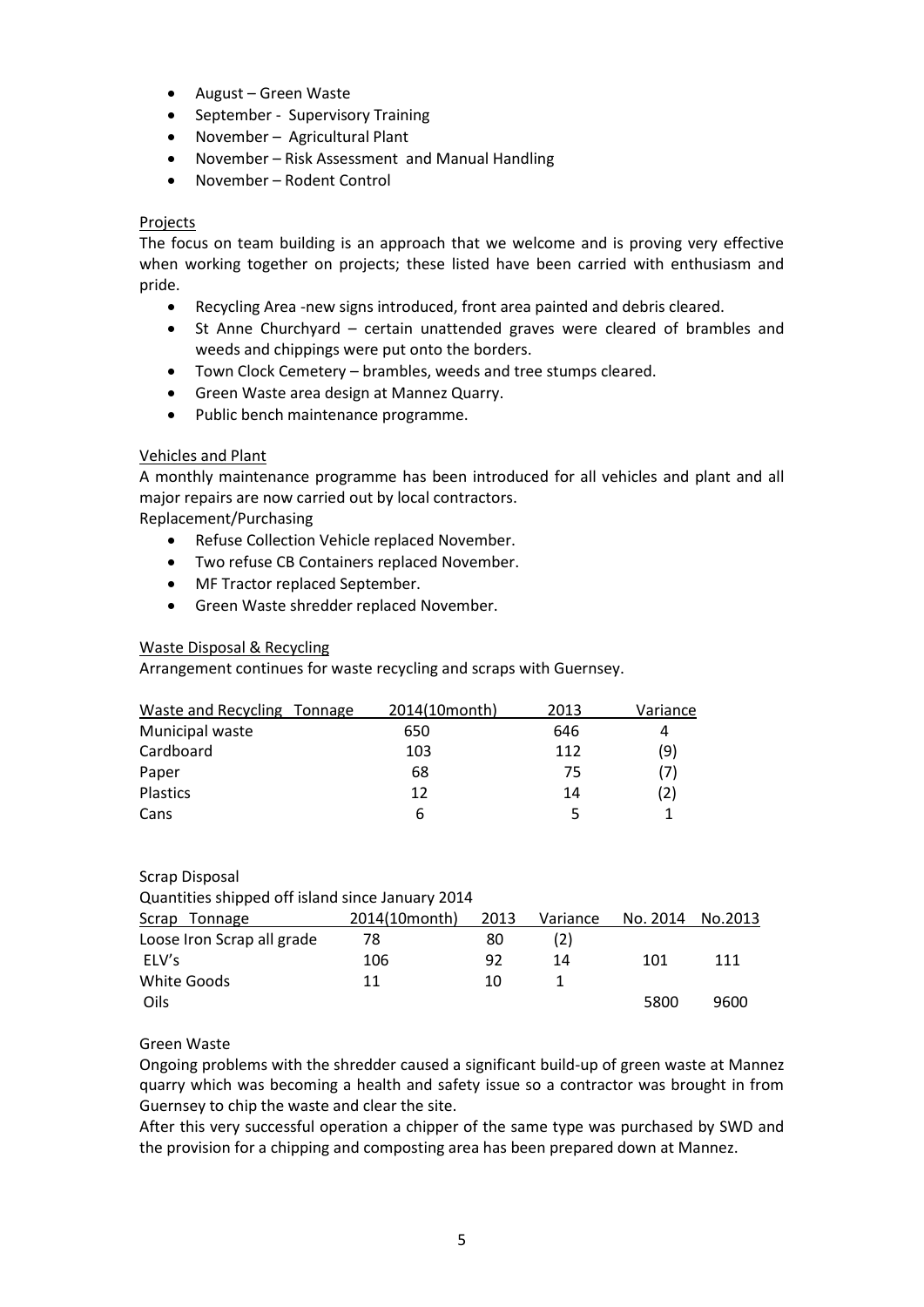Regular operations will now take place and the untreated chipping will used by SWD and any surplus offered to the public free of charge.

### Civils

Property

A rolling Property Maintenance Programme has been adopted to ensure the States of Alderney's property portfolio is repaired and maintained efficiently and effectively

Regular property inspections are carried out to access the condition of the property and to identify, at the earliest opportunity, defects that could lead to the deterioration of the building fabric. This also includes public toilets.

### School House and Clerks House

We are in the process of accepting tenders for the refurbishment of all three properties and work should start within the first quarter of 2015.

### Butes Playground

Relocation of playground equipment in readiness for toddler and Skate Park.

### Recycling Site

Re-surfacing works at rear of the building due a safety issue with uneven ground when operating plant.

Town Clock Tower Internally refurbished

### Road Contract

2014 brought in a Ronez team from Jersey who whilst very knowledgeable and experienced in their field of work had difficulties from the outset with the batching plant that lead to delays and poor quality road resurfacing in several areas. The extra hours to cover these issues were covered by the contractors.

### Main Drains and Sewers

Surface water issues

A review of the causes and consequences of flooding during exceptional rainfall has been carried out and areas identified where rapid runoff from impermeable surfaces exceeds the drainage capacity of that area leading to flooding. A proactive maintenance programme and enhancement to improve these areas has been developed.

### Pump Stations

Banquage Pump Station & Braye: Both pumps were alarmed and connected to mobile phones in 2013 but calls to re-set the trip after the pumps being "over powered" by a sudden deluge were still considerable in the first part of the year. The Stator has now been replaced and calls have reduced by 85%, the majority of calls are the resetting of the trip after a thunder storm or torrential rain.

Two sewerage projects were promoted in 2014:

- 1) Hauteville sewer replacement (£12,535)
- 2) Mouriaux to Platte Saline mains drainage (£497,000)

The Hauteville sewer replacement project commenced in October and is ongoing. The main issue of a section of collapsed sewer has been substantially completed with a delay to the remainder of the project due to the proximity of an unstable private wall. The wall issue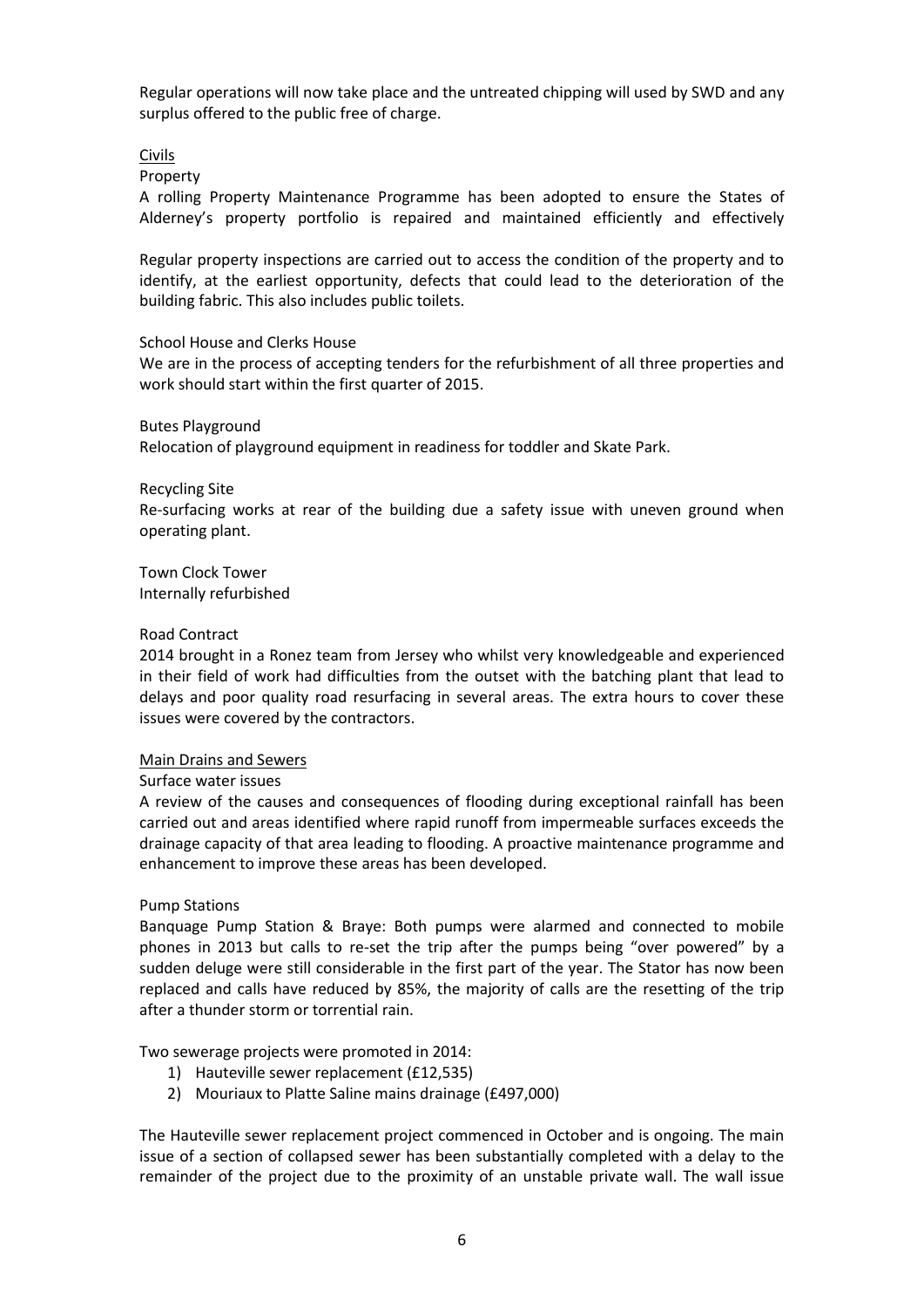delayed commencement of the scheme by five months. The wall has now been substantially rebuilt and the sewer work is due to proceed beyond the wall this month. The project has been combined with a water supply pipe renewal project and the joint scheme is planned to be complete in early 2015.

The Mouriaux to Platte Saline scheme was designed and tendered by Consultant Engineers, Mott McDonald, with tenders divided into two parts; 1) the sewerage pipelines and 2) the terminal pumping station. The main aim of the scheme is to transfer properties from cesspool and septic tank drainage onto a gravity sewerage system. The original estimate for the scheme was in the region of £300,000 and upon receipt of tenders the overall cost was identified as being substantially higher than expected.

Following Committee authorisation to proceed, the project has been placed on hold for financial and technical appraisal by the Interim States Engineer with a review report likely early in the New Year.

## Agriculture

### Mowing

Flat areas are all being followed up with a nylon brush cutter; walk ways and paths are being regularly checked and attended to.

Progressively attending to public bench areas, which includes cutting the grass, over hanging hedges and in some places cutting brambles down that are obstructing views from the benches, namely the Zig-Zag, Longis and Tourgis area.

### Hedge cutting

Several requests were received from the general public this year for hedges to be cut back where they were becoming a hazard to pedestrians and vehicles.

This has lead us to push the onus back onto the public to cut back overhanging branches and hedges on their own land. Verbal requests, in most cases, have been successful.

### Litter

Collection before cutting now takes place, particularly in points of interest, entry points and public parks.

## Gutters and Pavements

Areas that are being worked on are now cleared as part of the process of that job, leaves and build ups of silt are removed to improve and assist drainage. Concentration this autumn has been on Longis Road Braye Hill as they have been the most affected areas.

### Planting

Winter plants have been purchased and planted in the appropriate locations.

### Tree Work

Working through the approved tree list, areas include, Braye Hill, Longis Road and St. Anne Churchyard.

### Prioritised areas

Points of entry in public areas and churchyards are attended to on a regular basis; litter picking, strimming, mowing and hedge cutting are done in order to maintain excellent appearance. Obstructive hedges and gorse have been cleared from areas surrounding the approach lights for the airport as certain areas were becoming hazardous and potentially a serious risk to aircraft. Emergency Gateways for the Airport Fire Department have been cut and in some cases widened to facilitate the turning circle for the new fire Vehicles.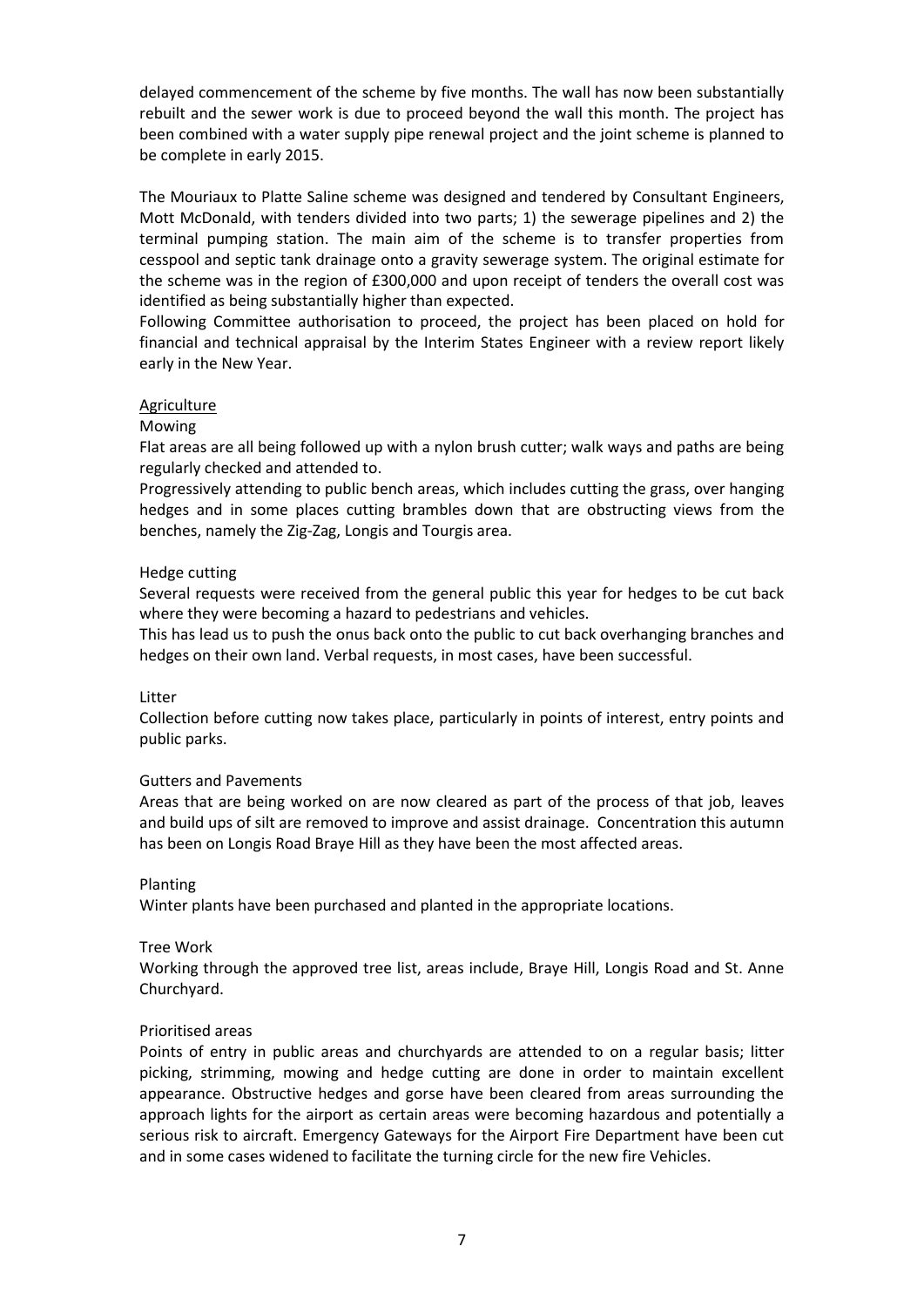# Rodenticide

More regular attendance to rat bait stations has occurred to suppress rodent threat, call outs were becoming more regular but have now decreased and consumption of poison at each rat bait station has also decreased. To tackle the public movement and or disposal of rat boxes, a new methodology is being put into practice to ensure knowledge of all sewer, coastal, private and priority rat bait station locations. No other infestations have occurred.

## Other agricultural

Dog bins are attended to weekly; surrounding ground is strimmed if required. All Agricultural team are attending courses this year to assess or be re-assessed in, hedge cutting, brush cutting, pedestrian mowing, risk assessments and manual handling. Team Leader is attending a Safe Use and Purchase of Pesticides course.

## Work for other Departments

Water Board – Hauteville - This project is running alongside the SWD drainage scheme.

# Social

Sports and social events are encouraged within the department which included Loud Shirt Day, Golf Afternoon and Friday Snooker and Five a Side Football.

I would like to take this opportunity to thank all staff, Members and the public for their continued support during the transition period.

# Roads and traffic report 2014 by Tim Walley, Engineering Assistant

This year we have seen the completion of the following schemes –

- The Eastern Banquage access road has been concreted allowing the residents an alternative route in and out of the estate.
- To coincide with the opening of the new doctor`s surgery the Val car park has been changed to a time clock zone. The change to time clocks was in response to complaints regarding the number of long term parked cars and the lack of spaces available for patient parking.

The time clock restrictions appear to be working well as the number of complaints has reduced dramatically.

# **WATER BOARD ANNUAL REPORT 2014**

# **Report by Paul Rose, Water Board General Manager This report relates to the period 1 st November 2013 to 31st October 2014**

## Rain Fall on Island

In order to meet reasonable demand, precipitation must be collected and stored whenever available. The Alderney Water Board, (AWB) staff measure and record average weekly precipitation on Island from 2 ground water gauges. The gauges are located far across Island from east to west. The total average rainfall recorded within the past 12 months reads 977.2. The total average rainfall measured during the same time of the previous 12 months was 945.70mm. Throughout the late autumn and early winter months of last November, December and January, it is interesting to note that once again, as almost similar to last year, 453.05mm of rain fall was recorded and this equates to almost 50% of the past 12 months total annual rainfall.

Water Consumption and Input Resources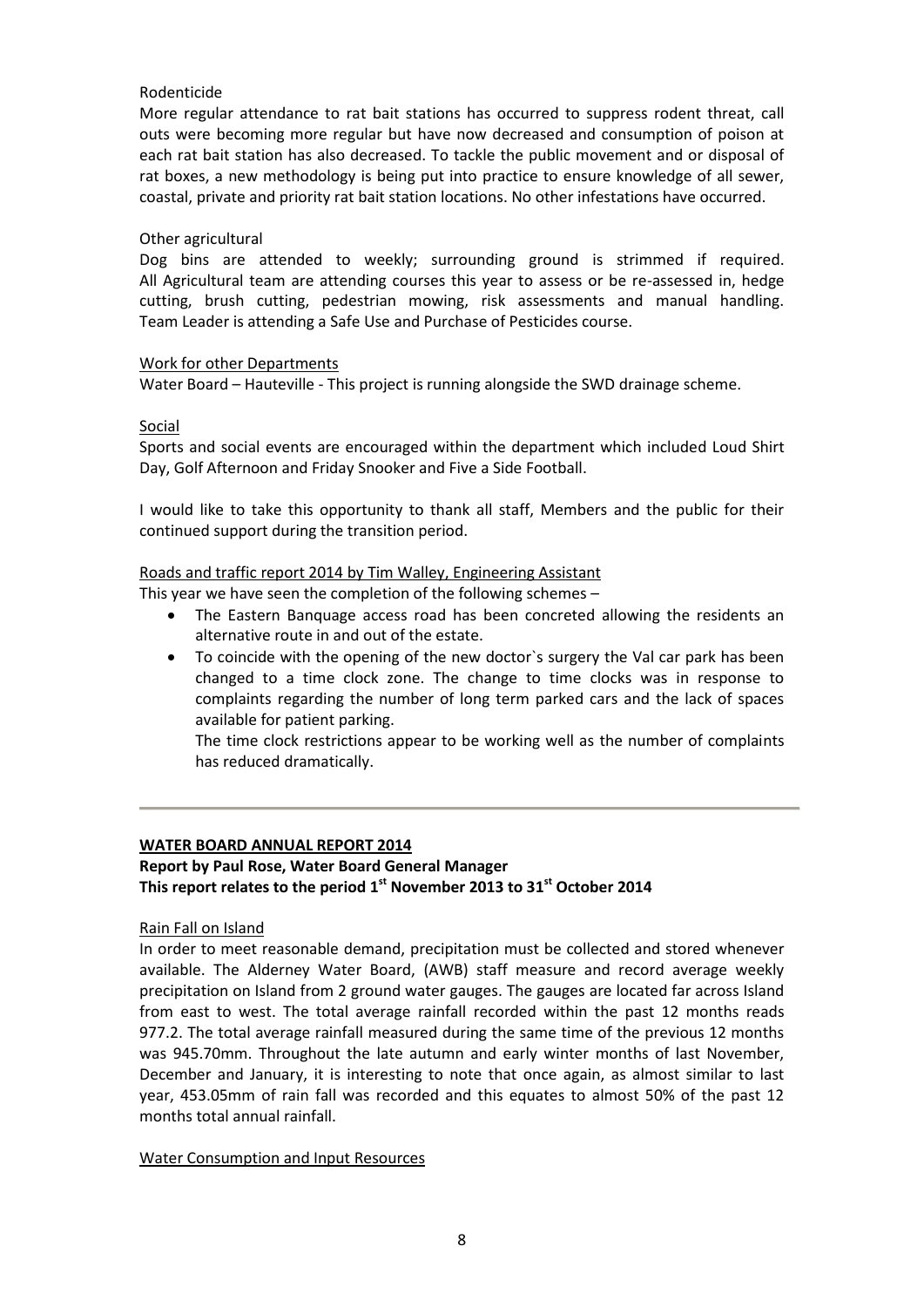During this time 56,243,000 gallons of potable water have been pumped to meet Island demand compared with 50,498,000 gallons during the same period of the previous year.

### Raw Water Input Resources

Bonne Terre Surface Water Catchment – For a large part of the past 12 months, the Bonne Terre stream has been systematically bought in and out of service when required and has provided 16,709,000 gallons of water to the Battery Quarry reservoir this year compared with 11,795,000 gallons for the previous 12 months. The catchment station contains 2 stainless steel rapid gravity sand filters that pre-filter the waters prior to pumping to the reservoir. This stream is at present supplying 499,000 gallons of raw water compared with 692,000 gallons supplied during the same week of last year.

The Valley and Ladysmith Surface Water Catchments – The Ladysmith and Valley catchments have also been bought into service only intermittently as required over the past 12 months in order to maintain the Battery Quarry level as close as practically possible to its full capacity.

Water Lane Gravity Springs – The Water lane Gravity Springs provide catchment to the Battery Quarry Reservoir without the provision of electrical pumping apparatus and this year have yielded 25,183,000 gallons of water compared with 28,223,000 gallons required for the previous 12 months. Flows from this gravity resource are traditionally favoured because no energy cost are incurred and it is pleasing to note that input yields from this catchment equated to almost 45% of total Island output consumption for this past 12 months.

The Bore Holes Ground Water Catchments – The Bore holes have been used rather extensively over the past few years but have been able to be rested for the past 12 months. Alderney Water staff commission the bore holes back into service for tests within long resting periods in order to test their mechanical wellbeing.

Essex Well, Barrack Masters Lane – This well is situated at the head of Barrack Masters Lane and has provided 4,648,000 gallons of raw water to the battery Quarry this year.

Corblets Quarry – This reserve has maintained a full datum within the past 12 months. At present the level rests just inches below the old pumping station ruin and there is approximately some 27ft of water beneath this point. At present both pump and pontoon is in dry dock having been re-serviced.

Battery Quarry Reservoir – At present the level within the Battery Reservoir is 18 inches from the top datum. The Battery Quarry was full to top datum during the same period 12 months ago. The long term average is for the level to be approximately 13 feet from top datum at this time of the year.

The Water Restriction order that was imposed at the end of March 2006 was lifted completely as from the  $1<sup>st</sup>$  of November 2008 but may be re-introduced again in future if the level within the Battery Quarry falls to an unacceptable level.

Complete lifting of Water Restrictions in 2008 also included the very long established law on the total ban of sprinklers used on Island. Alderney Water Board (AWB), however, still considers sprinklers as a significant detriment to consumer supply if they are not monitored vigilantly. At this stage in time, it has been reviewed and agreed by the present Water Board Committee that public use of sprinklers is now not permitted, without the use of a permit, although a handheld hose pipe maybe used to irrigate gardens.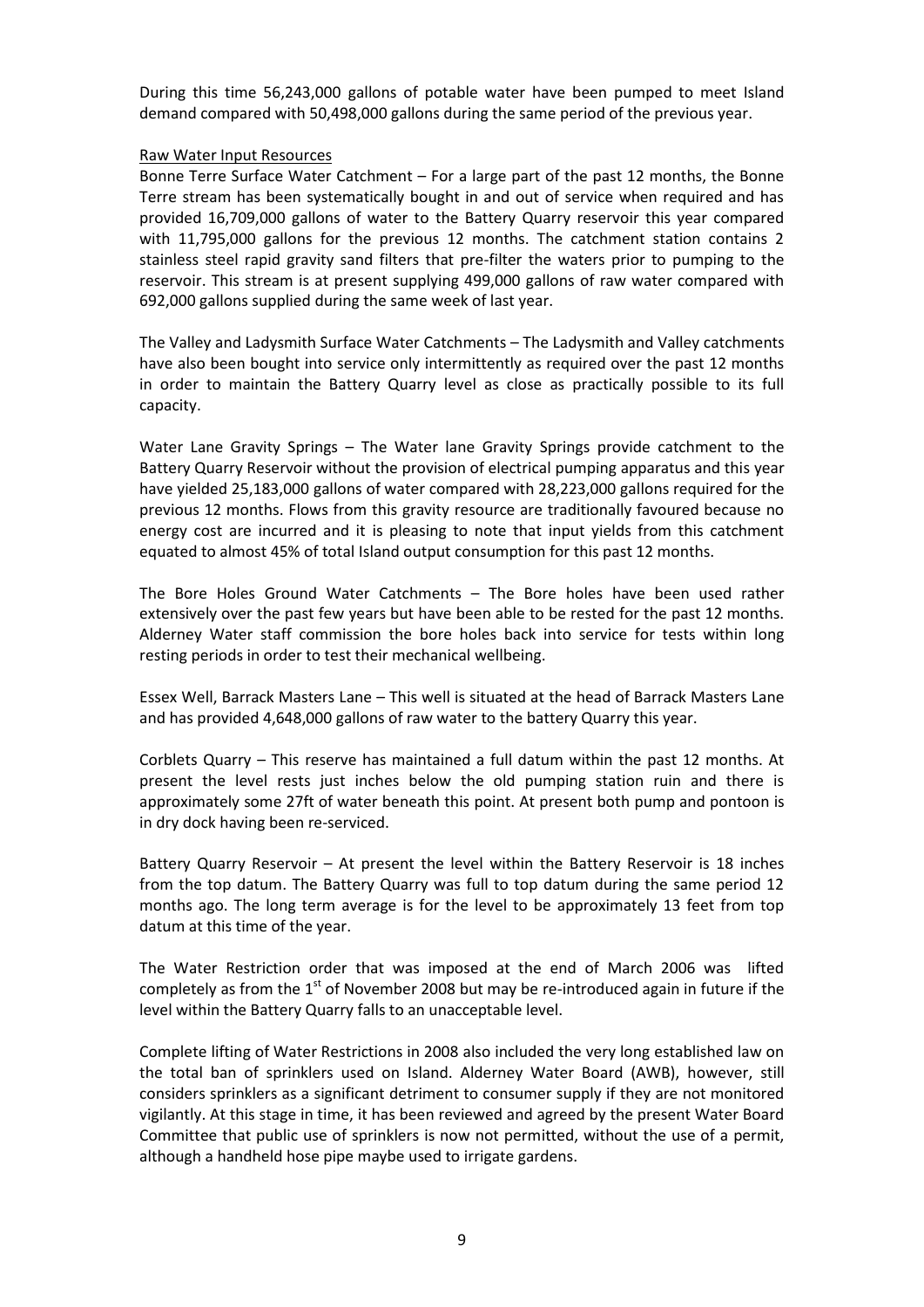It should be noted that at present, although we currently have adequate water supplies to service the Island, this precious resource should not be wasted.

## Water Quality

After several consultations on the Island during 2006, proposals for Water quality improvements from Mott MacDonald Bentley Limited were accepted by The States of Alderney. These Water Treatment Specialist Engineers introduced much more on and off Island sampling requirements for the Water Board staff to carry out. On average 33 samples per month have been submitted to the Guernsey Analyst Laboratory over the past years. Results from the information gathered led preference for plans of the membrane filtration plant at the Battery Quarry to be designed. The sample regime introduced by Mott Mac Donald has proved to be expensive, however, following the full acceptance and commissioning of the Centralised Membrane Filtration plant in March 2011, further economic changes to the testing regime of the samples has been supported by The Deputy Environmental Health Officer. Full compliance with the United Kingdom Drinking Water Regulations is still recognised.

Following first phase recommendations from Mott MacDonald, Electrical Analyser Boards along with Chlorinator skids have been installed at the Trigale Tank, Battery Quarry Station and Bonne Terre Treatment Works.

These works have proved of great benefit to the Water Board team. Specific chlorine, along with turbidity measurement allows for a set disinfection point to be maintained and chlorine is automatically added in accordance with required water flows. A Siemens service engineer visits the Island as part of a twice yearly maintenance programme.

# Evoqua (Formerly Siemens) Membrane Filtration Plant (Phase 2)

The membrane filtration plant arrived on Island on the  $23^{rd}$  of November 2010. The principles employed are very basic and so effective that an absolute barrier to bacteriological contaminants in potable waters is provided. The 2 filters are housed within a 40 foot container. The membrane filters are manufactured from Polyvinylidine Fluoride and are hollow fibres with porous walls of a nominal diameter of 0.04 microns. When in service, feed water on the outside of the fibre walls passes through the pores of the membranes to the centre of the fibre. Any particles larger than 0.04 micron are left on the outside of the feed side surface. To prevent particular contaminants fouling the filter membranes, each unit performs a backwash at a pre-set time interval. Both units carry out backwash cycles every 45 minutes. All procedures are automated and are carried out using two charges of stored compressed air. The control air is vital to the operational functions of the pneumatic valves that control flows through the plant. The process air provides air for backwashing purposes to free debris from the membrane walls prior to clean water flush. An electronic machine interface controls the scheduling of the plant and provides access for AWB staff to operate and interrogate the functions. AWB staff also carries out the annual servicing of the air compressors. During the early part of summer it is necessary for the team to precondition the Battery Quarry raw waters in order to control the seasonal algae bloom that can, on occasion, clog the membrane filter pre-screens and interrupt water production.

To date, the membrane filter plant has produced continuous wholesome drinking water of very high standard that complies with U.K Drinking Water Regulations, however, the plant has proven to have its running faults and these faults have, to date, been corrected by Evoqua engineers. Evoqua also provide an annual maintenance contract that has once again been accepted by the States of Alderney.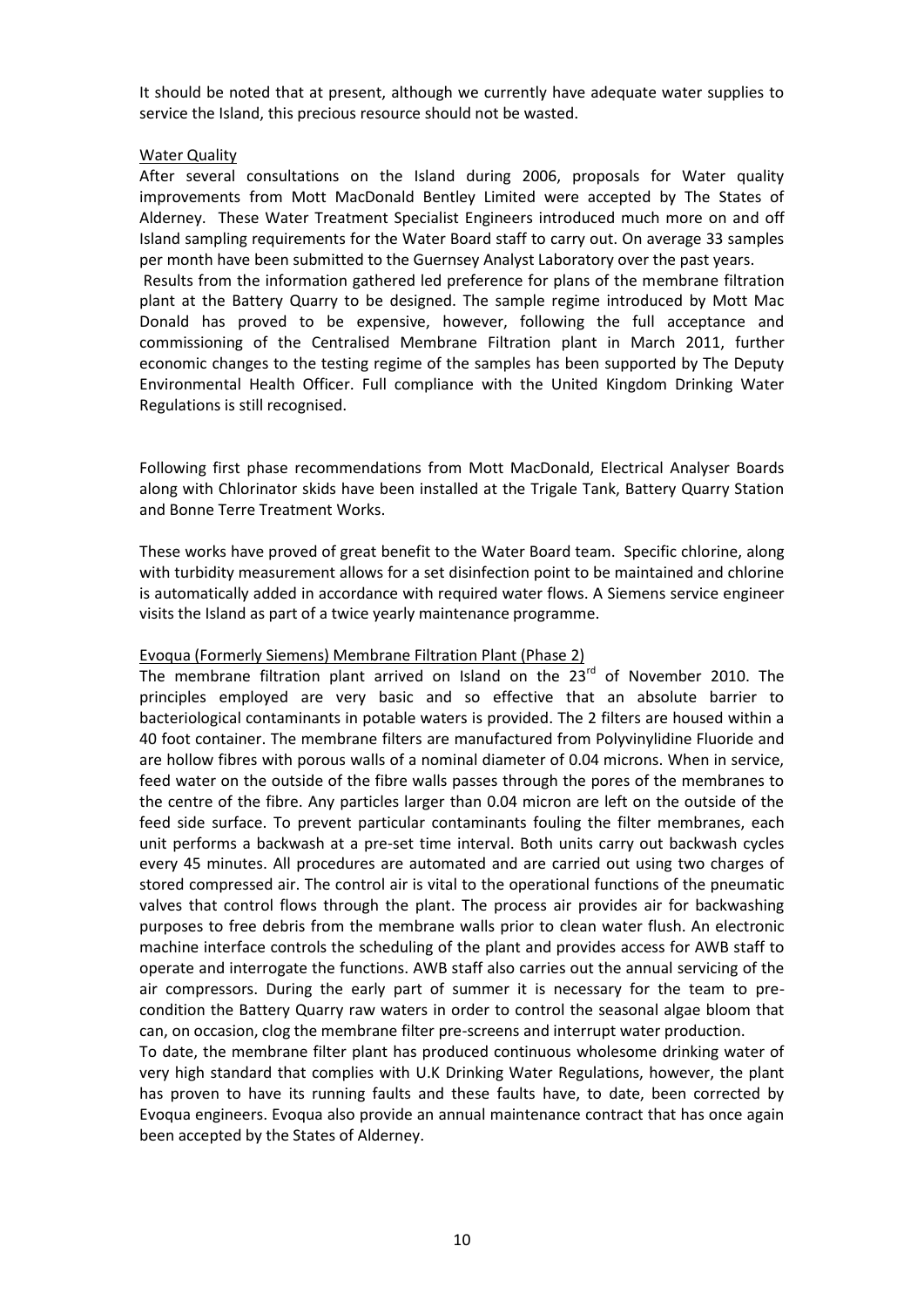In November of last year, Air conditioning engineers from the United Kingdom were asked to carry out an assessment of the current air conditioning units that were initially supplied within the mild steel membrane containers. The air conditioning units are essential to both cool and de-humidify the membrane filter containers together with all internal heat and moisture sensitive components, especially within hours out of the normal working day when the containers are site secured. The inspections proved that the original air conditioning units were very undersized and new units were installed in January of this year. In order to help ease demand on the new air conditioning units in the hot summer months, the exterior roof of the control room that house all electrics, the PC and compressors that run the membrane plant has been painted white.

### Phase 3 Completion

On the 21st of January this year the new "High Level" pumping station together with the new GRP storage reservoir tanks at La Marrette was successfully commissioned into service. The station provides a constant, evenly controlled pressure to all properties located in the upper part of the Island. The manufacturers of the new pumps and booster station equipment are U.K based KPN Pillingers and due to the critical importance of the plant in relation to Island water supply a contract for bi annual service visits has been agreed. This project was implemented to replace the old German storage tank along with the old 1960s pumping station at the Allee-es-Fees.

### Maintenance This Year

Works carried out to improve the Distribution System – In addition to the separate capital funded phase project works under taken this year, further works have been carried out to transfer all consumer water services from the very old 1½ inch steel water main onto the 4 inch UPVC water main that runs through the Colimbott and Chemin Du Meunier this year. Works have also been completed to fill flush and pressure test the 230 metres of modern 2 inch UPVC main that was installed together with other utility services in Les Venelles several years ago. All water services have been renewed and transferred from the old post war 2 inch galvanised iron pipe onto this main.

In the middle of this year, proactive leakage investigations confirmed hidden leakage in the cobbled road area near the front of the Old Marais Garage on the 3-inch steel German iron water pipe that interconnects from outside the old garage into the Mare Jean Bott. The secret leak was running into a buried drain. In view of age and conditioning of the pipe the Water Board took the opportunity of replacing all 38 metres of the old main with new 90mm HPPE pipe.

### Leakage

During the past twelve months 40 leaks have been repaired compared with 32 during 2013. Leaks that are accountable to a third party have AWB costs implemented accordingly. The nature of leaks can vary vastly depending on the diameter, operating pressures and pipe material. Typical leaks can therefore range from 15mm copper service lines up to 180 mm asbestos cement mains. Alderney Water carries out pro-active leakage investigations on mains and service pipes using sonic ground microphones to investigate hidden secret leakage.

### District Area Service Valves

1 district area control valves have been replaced this year.

## Service Connections

This year 10 new service connections have been made. 2 of these new services have been required to have a meter fitted. Meters are now fitted to water services installed for all New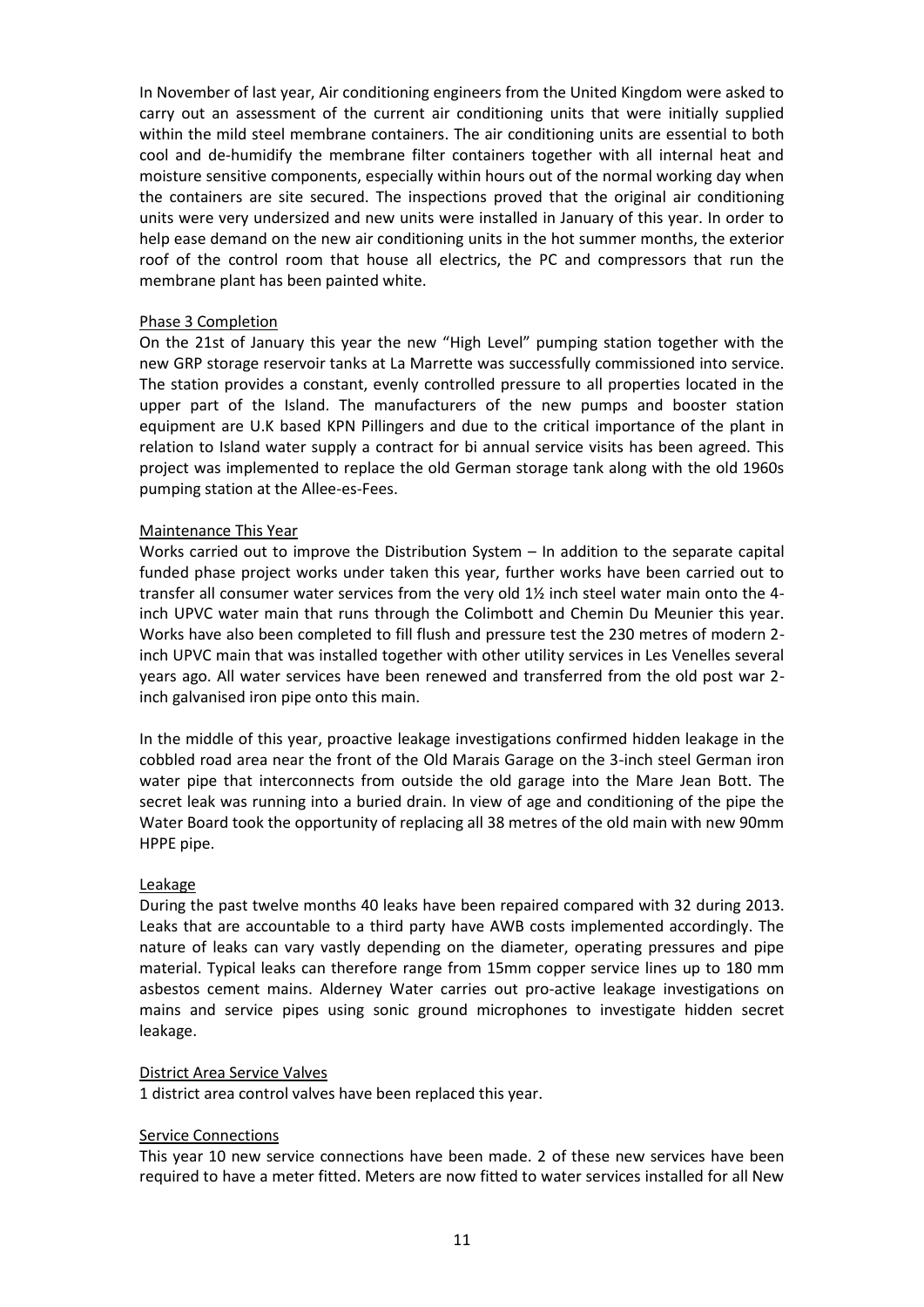Building Permits issued. The purpose of this is to calculate for the true volume of water used in construction of all new dwellings. A new fire hydrant was installed outside of the old Newtown pumping station for the Alderney Fire brigade.

There have also been 3 service renewals along with 12 consumer stop valve renewals this year, the size of these valves ranging from 20mm – 32mm.

### Metres Replacements

There has been 9 consumer meter renewal carried out this year.

## GSM Signalling Telemetry System

Three essential Water Board sites are equipped with GSM signalling. Alarm system shut down warnings can close down the new Centralised membrane plant if certain stages of filtration production are unable to be carried out due to faults within the plant. GSM alarm messaging now alerts the AWB team mobile phones if such a fault is evident and so enabling staff to correct the faults and maintain service to supply at all times.

GSM signalling has also been installed between the Battery Quarry pumping station and the new Le Marrette storage tanks. The telemetry signalling allows for automatic pumping operations to be carried out from the Battery pumping station to the Marrette service tank when a demand for filtrate flow supply is called for. The electrical works have been carried out by a local electrical contractor and have proved to be of great benefit to the Water Board team. In order to provide greater support on automation, it was recommended to integrate a secondary network supplier so as to achieve dual network telemetry, along with the capability to send these messages to e-mail addresses and these works have been carried out this year.

## Bonne Terre Pumping Station Overhaul

A new 15 K/Watt submersible pump has been connected to the electrical panel that was installed last year at the Bonne Terre raw water pumping station. The new pump also has the capability of providing rapid gravity filtered water to the new Marrette tanks in emergency situations.

## Battery Quarry Station Maintenance

Two of the cast iron non-return swing check valves have been replaced on the delivery port outlets of the High Lift Pumps at the Battery Quarry pumping station this year. The new replacements have modifications and are fitted with industry standard levers and weighs to ensure that complete sealing of the valve will prevent any adverse backflows when either of the pumps is not operating.

# Staff

In May of this year, and after completing 11 years of service on the Water Board, David Guille relocated to the mainland with his wife. David's replacement, Mathew Cosheril, joined the team early in July and is currently learning the basic production processes of our water supply. All 3 remaining staff members are qualified in various trade disciplines ranging from plumbing, water mains laying, and installation of services, mechanical engineering and motor engineering. All are versatile, work well together and are a good team. It is interesting to note that numerically, the present staff numbers of 5 in total remain exactly the same as it was over 38 years ago.

### **FIRE BRIGADE**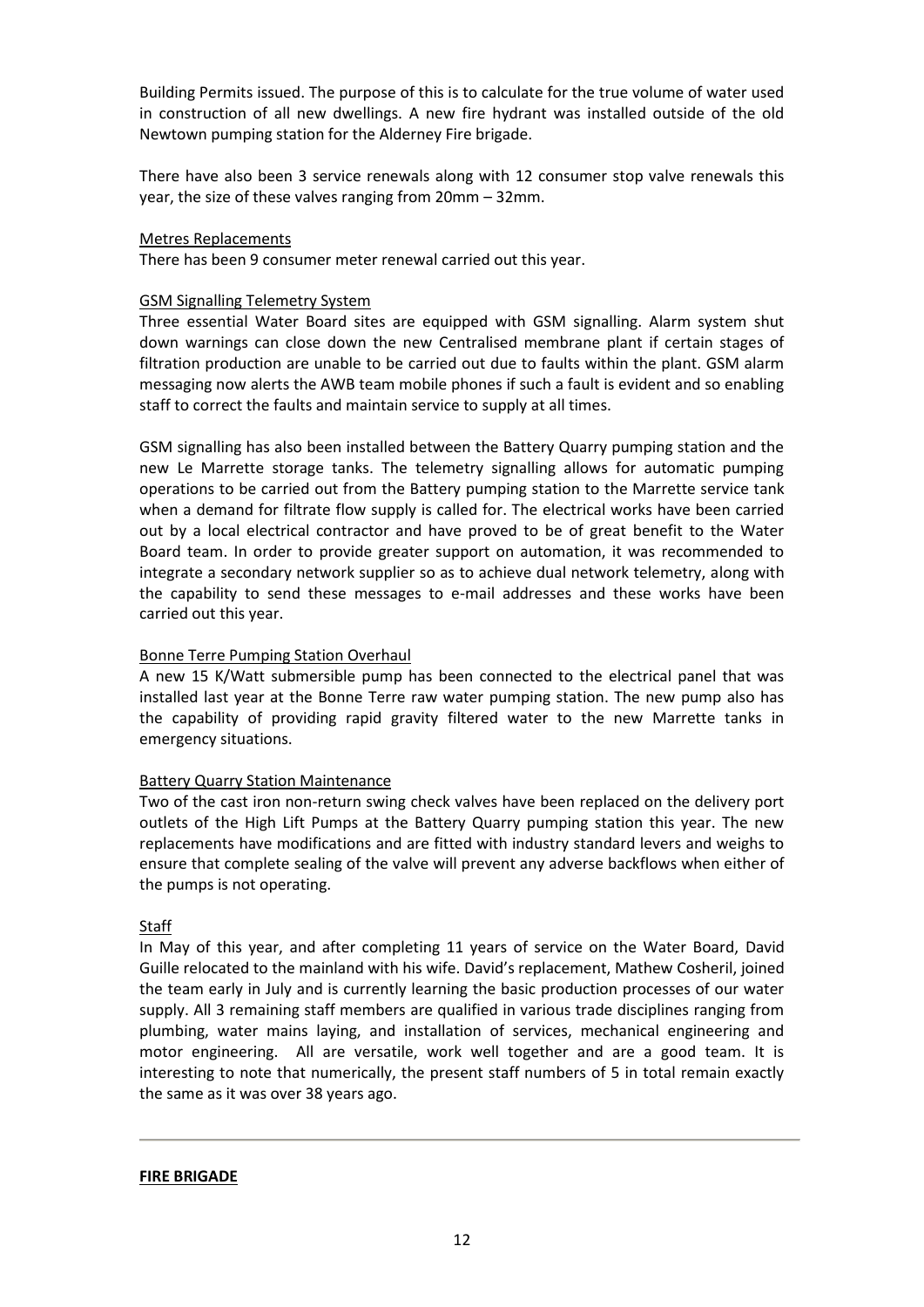## **Report by Paul Moore, Chief Fire Officer**

The number of responses and services attended by the Brigade was 35 as detailed below:

| 5             |
|---------------|
| $\mathcal{P}$ |
| 1             |
| 11            |
| 3             |
| 1             |
| $\mathcal{P}$ |
|               |
|               |

All call outs were attended within 15 minutes from mobilisation to arrival on scene

### Establishment

The present establishment of the Brigade is as follows:

| <b>Chief Fire Officer</b> |   |
|---------------------------|---|
| Deputy Chief Fire Officer | 1 |
| Watch Commander           | 1 |
| Crew Commander            | ર |
| Fire Fighter              | 5 |
| Total                     |   |

This year we have taken on 2 new recruits Fire fighter Adam Salmon and Fire fighter Marie-Claire Jean. They have completed their basic training and are now full members of the crew.

### Vehicles

The vehicles presently used are:

RED 3 Land Rover Defender 1998 This vehicle is now 16 years old. Early in the New Year we will be going out to tender for a replacement which has already been agreed in principle in next years budget.

RED 4 Iveco Cargo Tanker 1998 This vehicle should have been replaced earlier this year but we are waiting for States of Guernsey Fire & Rescue to take delivery of their replacement which has been delayed. I would hope to take delivery before the end of the year.

RED 5 Iveco Daily Compact Water Tender 2010 This vehicle was purchased new in in 2010 and should give many years of service.

RED 6 Ford Cargo Tanker 1991 This is our back up water tanker and will be retired from service when Red 4 is replaced.

## **Training**

Our 2 cliff rescue instructors Watch Commander James Clarke & Fire fighter James Vizard have undergone refresher training on island by a UK instructor in order to keep up with new techniques. Fire fighter Derrick Williams also completed a pump maintenance course in the UK.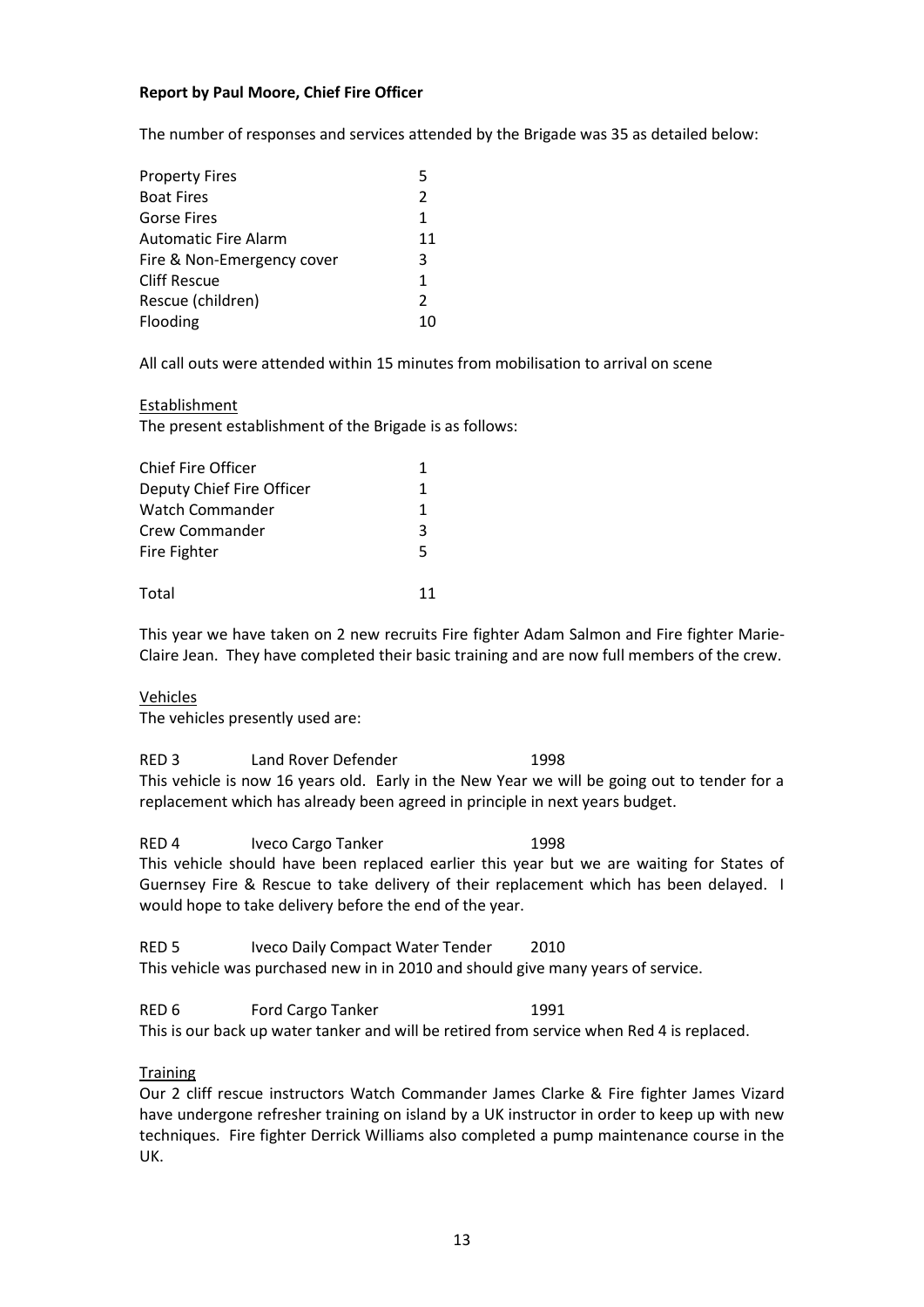### Fire Law

180 inspections were carried out in the year to date under the Fire Services (Alderney) Law 2002. These inspections are carried out by a Fire Safety Consultant and assisted by Fire fighter Derrick Williams.

### Conclusion

As always my thanks go to my crew, their employers and families for their continued support. A special thank you to Fire fighter Derrick Williams for all his help in administering our budget.

## **HARBOUR & FISHERIES**

# **Report by Mark Gaudion, Harbour Master, Nigel Shaw, Deputy Harbour Master, and Adam Rose, Assistant Harbour Master**

## Commercial Traffic: Cargo & Freight Activity

The number of commercial vessels running cargo and freight delivery services on a regular basis has inevitably decreased following the liquidation of Huelin Renouf in the August of 2013. However with this in mind we are still only just 25 sailings less than this time last year at the time of writing.

This year's numbers currently stand at 115 sailings compared to 141 in 2013, these figures are inclusive of vessels carrying bulk cargo and Hydrocarbons with another 12 sailings anticipated before the end of the year. These figures illustrate that despite the loss of Huelin Renouf we have remained busy with at least two regular commercial sailings a week, with this figure growing to 4-5 vessels per week on occasion.

Obviously all commercial maritime operations are at times subject to changeability due to certain variables, the main one of course being the weather. Over the course of the last year we have suffered four weather related delays in which either the berthing or discharge of a ship/ tanker has not been possible. On these occasions weather conditions exceeded the safe operational limits dictated by UK Safe Codes of Practice and Standing Orders which are specific to Braye Harbour's unique requirements. One other delay was caused by a slight technical fault with the Harbour Sennebogen Crane.

As with recent years the berthing and sailing/discharge and loading of these vessels frequently extends beyond ordinary working hours. Harbour Staff are often required to be in attendance as early as 0500 and at times until 2300 and beyond, the demands of modern shipping traffic have meant that 61% of all such operations require Harbour Staff to work outside of normal operational hours.

## Commercial Traffic: Passenger Turnover

A mixed conclusion can be drawn when analysing the passenger numbers from 2014 as despite some very positive figures being generated from smaller vessels there has been a continued decline in the regularity of Manche Iles Express service to the island. The fast cat type vessel Victor Hugo completed two less sailings carrying 512 passengers between Alderney and Dielette.

The positive statistics are those of Bumblebee Boat Cruises whose popularity in the shoulder and summer months has continued to increase. This year's figures show notable increase in traffic when compared to 2013, an additional 31 sailings were carried out with an encouraging 728 extra passengers being ferried between Guernsey and Alderney. Such was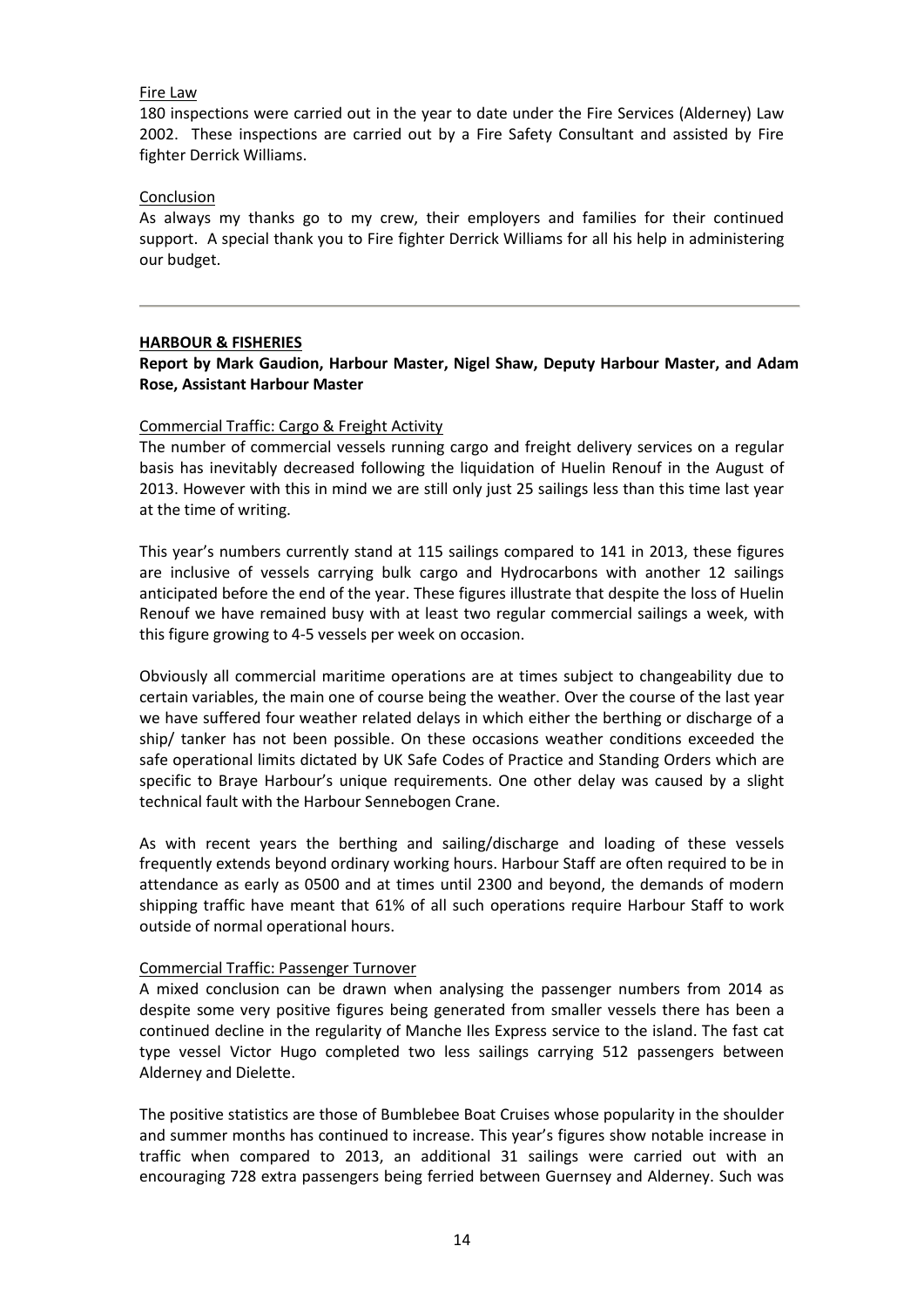the popularity of this service that they were forced to charter the Brecqhou Lass to deal with the excess demand on the route during Alderney Week.

The continued success off the Bumblebee has lead the skipper Dan Meinke to consider upgrading to a larger vessel in the near future, meetings have taken place to discuss the feasibility of this proposition.

### Leisure & Tourism

The summer season provided a sustained period of good settled weather resulting in an increase on last year's visiting yacht numbers. A final total of 4718 yacht nights was recorded throughout the seasonal months (April-September), which is an increase of 595 on the previous year.

Having been awarded the annual contract to provide a Water Taxi service in Braye Harbour Mainbrayce Ltd also undertook the responsibility of distributing duty free goods to visiting vessels. We are pleased to report that both roles were completed to a satisfactory standard with no negative feedback being received from the public.

In an attempt to improve landing facilities for small commercial passenger vessels an additional pontoon section was both acquired and after some modification by Siteweld Ltd attached to the end of the existing seaward section. This pontoon provides an extra berthing option should the commercial quay, breakwater slipway or Inner Harbour be unavailable for the transfer of passengers ashore and has met with a high level of appreciation by a number of visiting and local skippers.

This years' "Fish and ships" regatta between Port Chantereyne in Cherbourg and Braye Harbour was extremely well attended despite being delayed from the  $13<sup>th</sup>$  until the  $27<sup>th</sup>$ September due to strong easterly winds. In excess of 40 French yachts arrived carrying 250 people, the group were catered for at the Island Hall and departed the harbour the following morning.

The only negative feedback received as with previous years has been with regard to the Harbour Showers, the existing building is perceived as being out-dated and the facilities substandard. Submissions have been given to General Services and Policy & Finance committees with a view to having these facilities overhauled before the start of the 2015 season. Despite the urgency of this issue no progress has yet been made on the matter.

## **Coastguard**

Over the last year Alderney Coastguard has dealt with 37 Search and Rescue/rapid response emergencies up to the time of writing  $(21<sup>st</sup>November)$  16 of these incidents requiring the launch of the Alderney All-weather Lifeboat including 4 medical emergencies and 2 medivacs to Guernsey. The remaining incidents were dealt with by Harbour Staff; Including medical and salvage tasks, this illustrates the importance of the diverse skill base required of all harbour employees whom are often the first on scene in maritime emergency situations.

## Developments

Harbour Office – The new building was completed early in January and following the final electrical installation of radio equipment operations were introduced in full on the  $20<sup>th</sup>$ . A.J Bohan Builder & Contractor is in the process of correcting the remaining small faults in the building under the terms of the "snagging" clause detailed in the initial contract.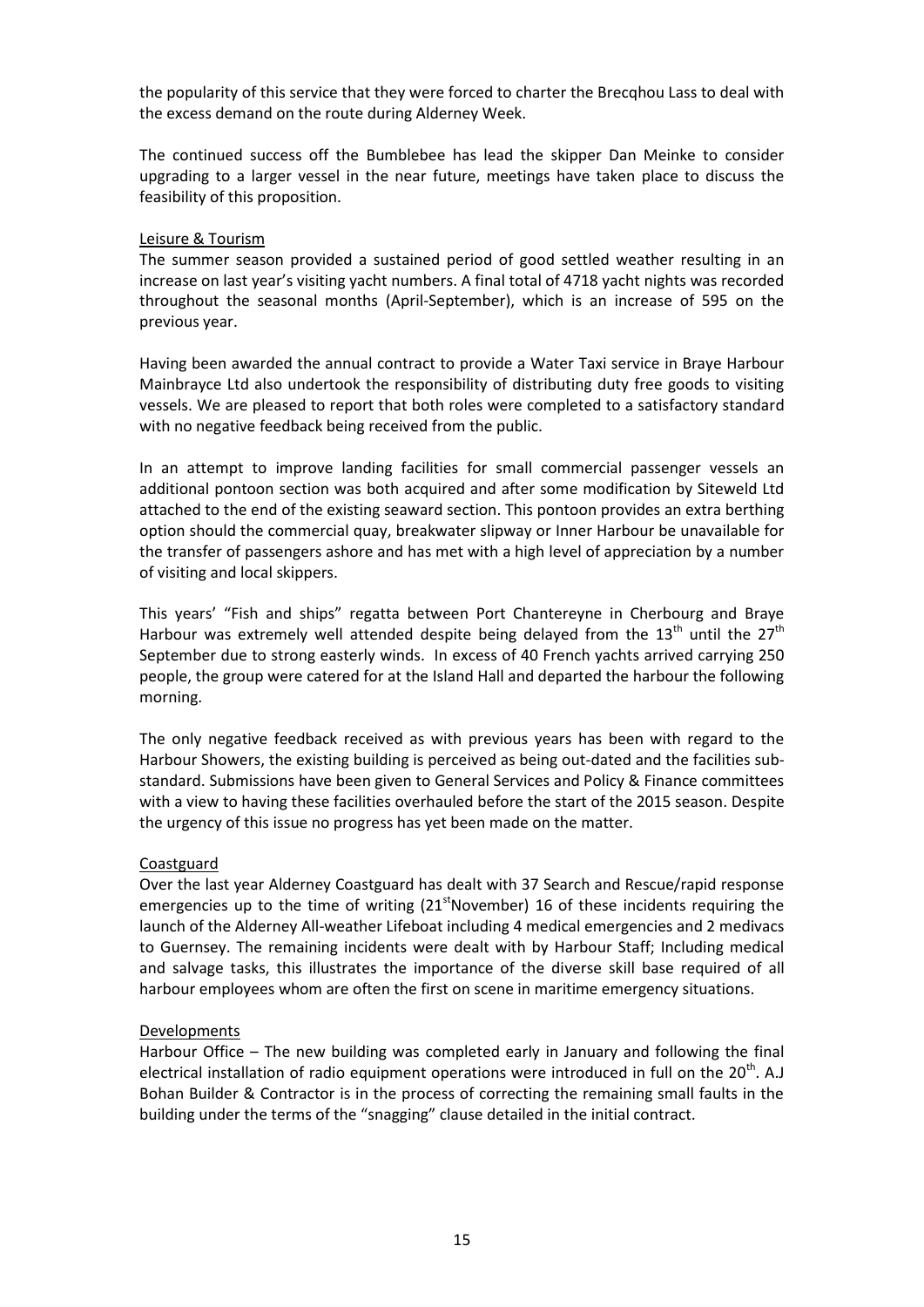Health and Safety – Acting on the recommendations made by Normandy Health and Safety some alterations have been made in a continued effort to make the harbour area safer for Harbour users and other members of the general public alike.

Intermediate bars have been welded in place on all handrails within the harbour area to reduce the risk of falling from sheer edges. Siteweld Ltd were contracted to carry out this work which has been completed to a satisfactory standard.

The RNLI landing steps were in need of some improvements, expressions of interest were invited from five contractors to carry out the work. The tender process produced three interested parties, the successful contractor I.C Tugby is carrying out the work at the time of writing.

# Commercial Fishing Activity

"The Bailiwick Fisheries Management Commission (BFMC) met earlier in June to discuss the progress being made with the Bailiwick Fishing Vessel Licensing Scheme. The Chairman of the Sark Sea Fisheries Committee and Alderney Harbour Master are both Commissioners and are fully involved with the fishing vessel licensing and management of Bailiwick waters extending from 3nm -12nm.

The BFMC have been consulted on all the licenses issued to UK/Jersey fishing vessels and the Commerce and Employment Department have now licensed all pending applications for Bailiwick Fishing Vessel Licenses. The Commerce and Employment Department have granted 34 fishing vessel licenses to UK and Jersey applicants and 160 licenses to Bailiwick vessels. Not all of the 34 UK/Jersey vessels have been granted the right to the exclusive 0-3nm limits around Alderney, Guernsey and Sark.

In May 2014, the Commerce and Employment Board also approved a new series of technical controls applicable to all licensed vessels to help ensure that Bailiwick waters are fished in a sustainable manner. The technical controls were implemented following consultation with the BFMC and all licensed fishermen – the technical controls approved were;-

- A limit on the number of Scallop dredges in the 3-6nm limit to 8 dredges (4 dredges per side) as well as limiting the tow bar length to not more than four metres
- A limit on the number of Scallop dredges in the 6-12nm limit to 12 dredges (6 dredges per side) as well as limiting the tow bar length to not more than 5.8 metres,
- The introduction of an aggregate (total) Beam Trawl length restriction to 6.5 metres in the 3-6nm limit. (Each of the Bailiwick Islands restricts the use of Beams in their own retrospective legislation).
- The introduction of Wreck Netting Prohibition in the 3-12nm limit.
- The introduction for the requirement for all vessels over 15metres to constantly transmit their position via Automatic Identification System (AIS).
- The requirement for vessels using towed gear to have their gear lashed and stowed if they are transiting through Alderney or Sark territorial waters if they are not licensed to fish in those waters.

The new controls were approved on the  $4<sup>th</sup>$  May and were implemented by licence condition later that month. These technical controls will be reviewed in 2015 to ensure that they are meeting their key objectives.